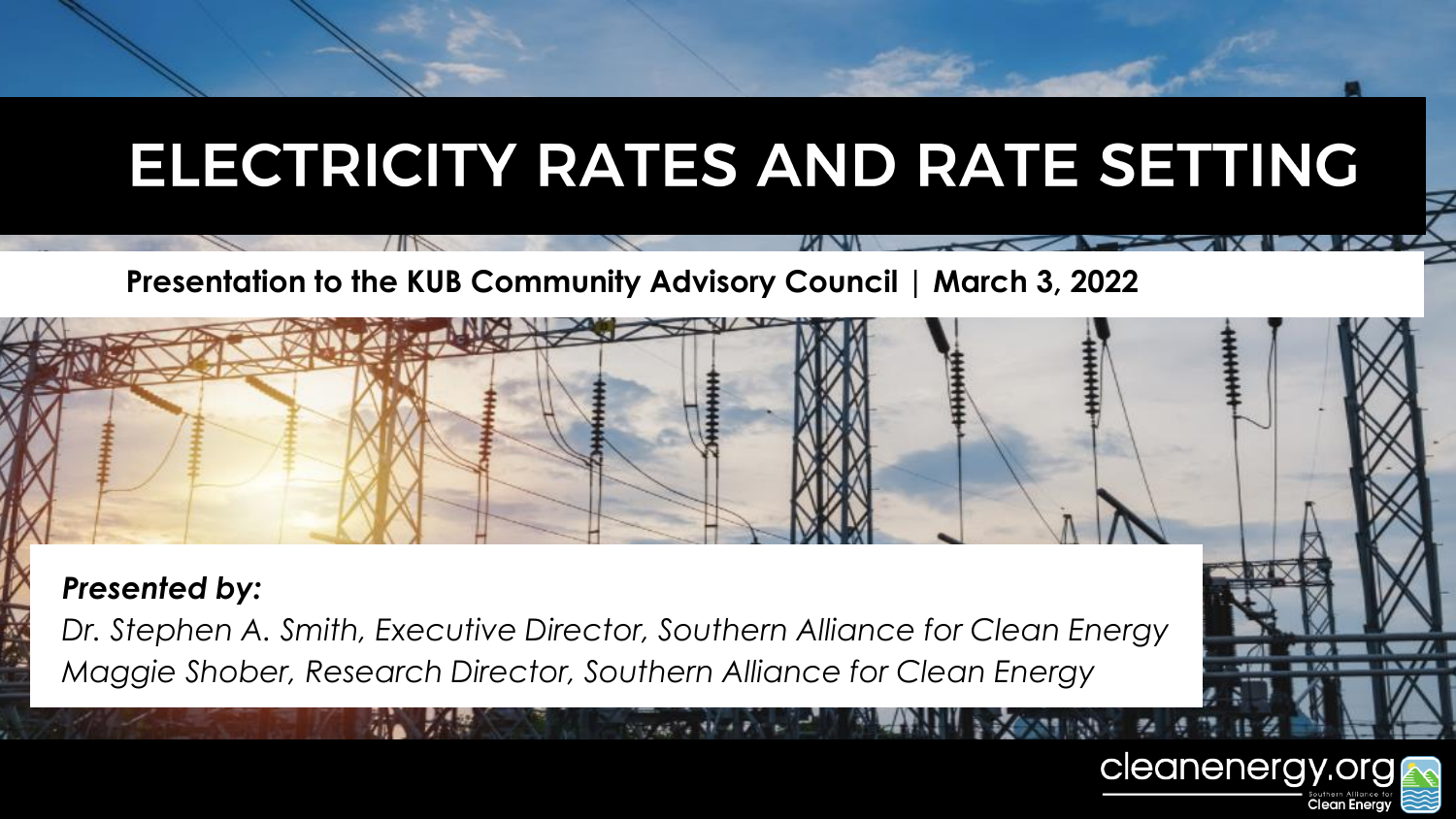# OBJECTIVES AND AGENDA

### **OBJECTIVES**

- SACE is in no way interested in interfering with KUB's ability to raise the revenues required to maintain a reliable system.
- It is important that ratemaking decisions be informed and transparent.
- High fixed fees are regressive, disproportionately harm low-income customers, and discourage conservation.
- Rates are a part of a comprehensive approach to serving low-income customers in an equitable manner.

### **AGENDA**

- Background on ratemaking for electric utilities
- KUB rate history and comparison
- Rate impacts on low-income customers

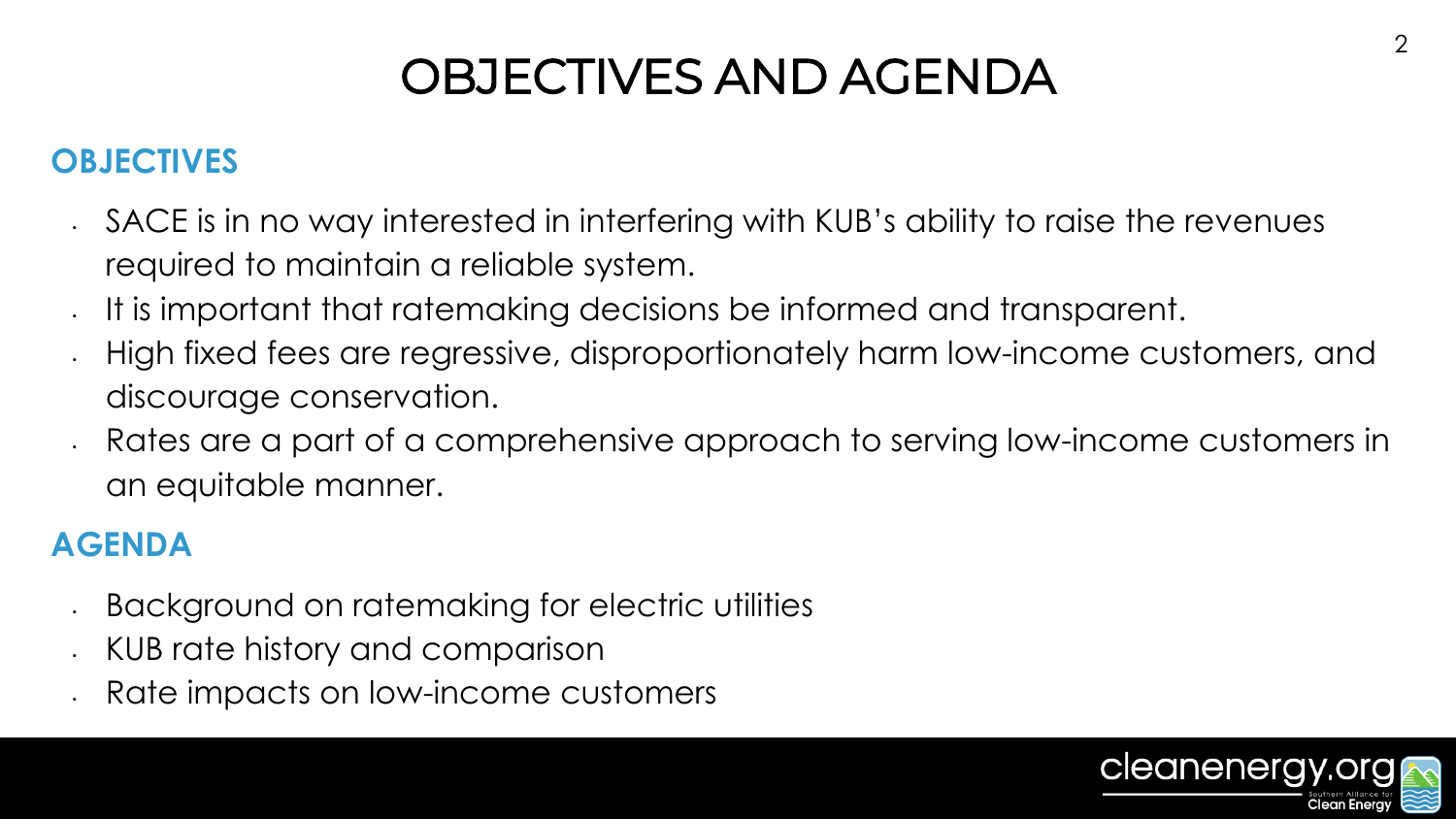# BONBRIGHT PRINCIPLES DATE BACK TO 1961

Rates are designed to satisfy numerous objectives, some of which may be in competition with others. In his seminal work, *Principles of Public Utility Rates,* Professor James Bonbright enumerated ten guiding principles for rate design, summarized below:

**Sufficiency:** Rates should be designed to yield revenues sufficient to recover utility costs.

**Fairness:** Rates should be designed so that costs are fairly apportioned among different customers, and "undue discrimination" in rate relationships is avoided.

**Efficiency:** Rates should provide efficient price signals and discourage wasteful usage.

**Customer Acceptability:** Rates should be relatively stable, predictable, simple, and easily understandable.

[Source: Melissa Whitehed, Synapse Energy Economics, Paul Chernick, Resource Insight, Jim Lazar, RAP,](https://www.synapse-energy.com/sites/default/files/Ratemaking-Fundamentals-FactSheet.pdf) *The Ratemaking Process*, July 2017. https://www.synapseenergy.com/sites/default/files/Ratemaking-Fundamentals-FactSheet.pdf.

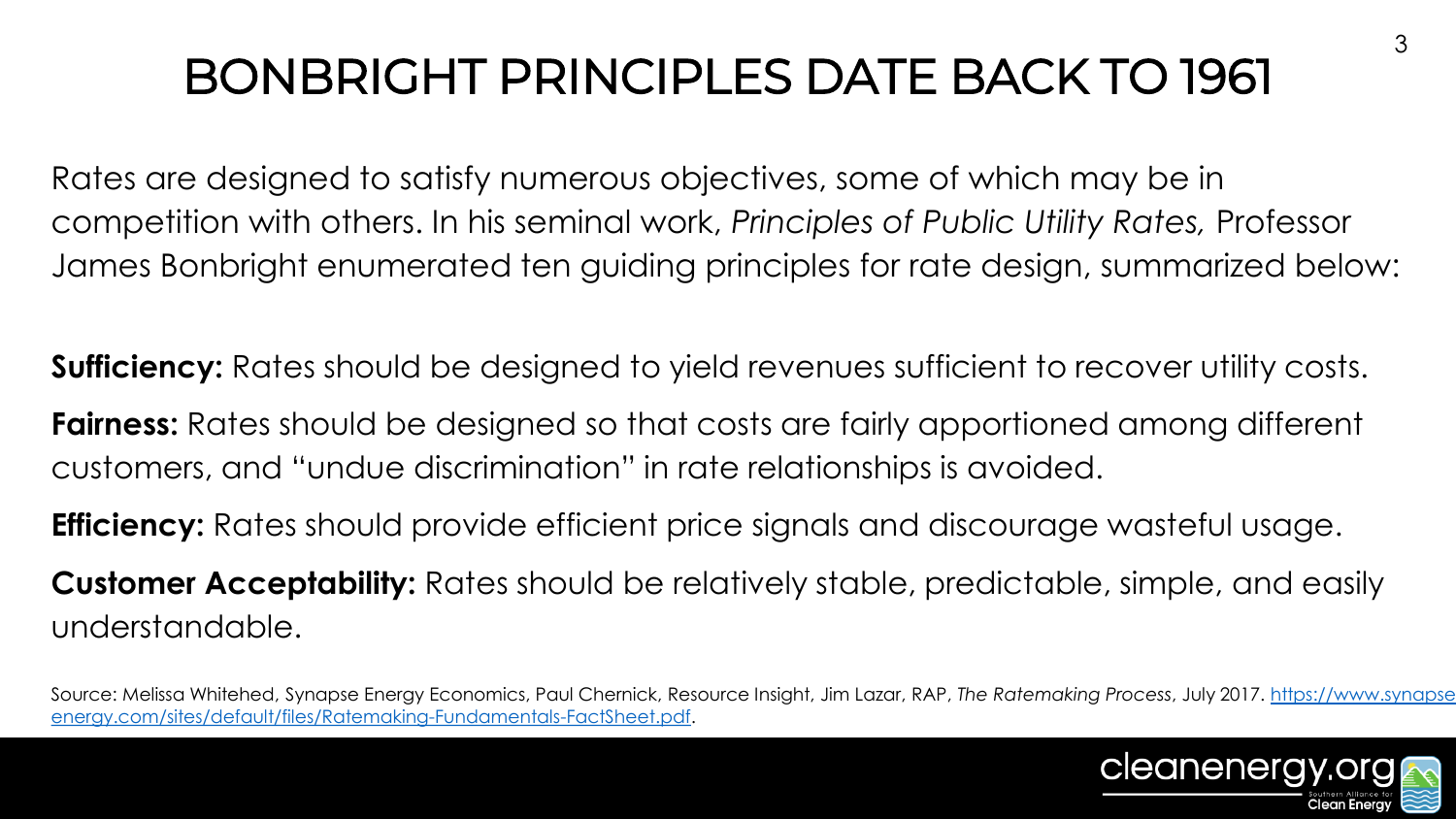## PRINCIPLES FOR FAIR REFORM OF RESIDENTIAL RATE STRUCTURE

**Southern Alliance for Clean Energy and 5 Lakes Energy** 

**Fair cost allocation:** Customers should pay for grid services and power supply in proportion to how much they use and when they use it. To the extent that a customer's capacity demand is more or less predictable than the typical customer, they may bear a disproportionate share of system reserve or regulation costs.

**Economic security:** Just as utilities pursue economic development for their communities, they should also pursue economic security by focusing on the circumstances of low income customers - including attention to the impact of rate structures on arrearages and disconnect costs, as well as energy efficiency incentives and opportunities.

**Basic customer charge:** A customer should be able to connect to the grid for no more than the utility's cost to connect the customer to the grid.

**Align customer control of bills with utility cost control:** Rates should be designed to align customer behavior with controlling long-term costs of the utility (e.g., marginal costs). Revenue goals should not be met by encouraging customer behavior that will drive up costs.

**Transparency of bills:** Customer bills should provide clear information regarding how they are charged for electricity.

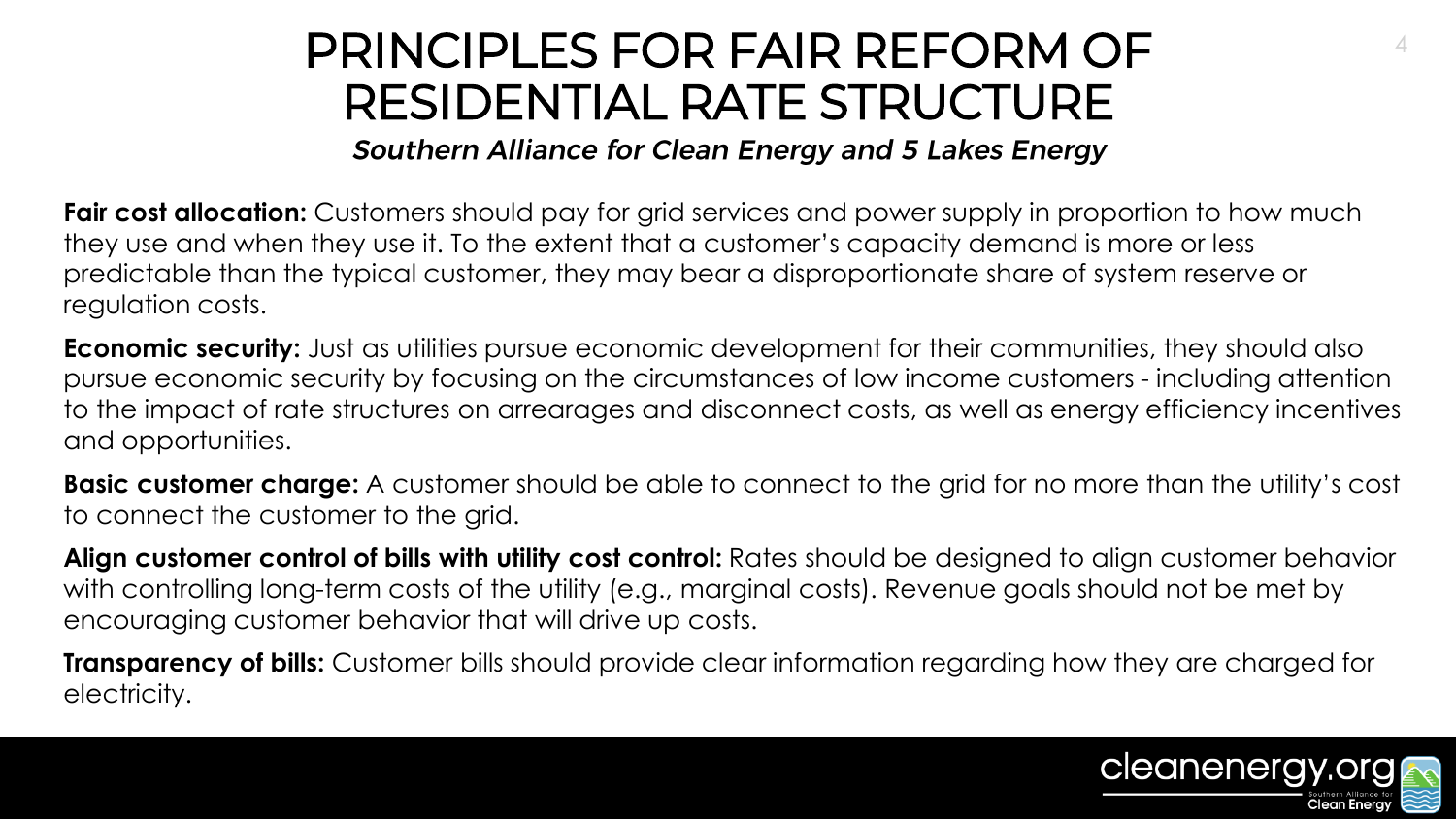## PRINCIPLES FOR FAIR REFORM OF 5 RESIDENTIAL RATE STRUCTURE, CONT'D

**Southern Alliance for Clean Energy and 5 Lakes Energy** 

**Transparency of utility practices:** Customers should be provided with sufficiently clear and detailed information so that they have the opportunity to reach an informed opinion regarding whether the utility's rates are set using appropriate policies and standards.

**Simplicity of rates:** Customer size and sophistication matters: rate complexity should scale with the level of demand and the sophistication of the customer's energy systems. Customers should be able to control their bill through straightforward decisions. Utilities should not use randomized or mysterious charges to increase revenues from customers who are reducing their use of electricity.

**Gradualism:** Utility cost recovery should be adaptive, not protectionist, when adapting to changes in marginal costs. Similarly, utility rates should facilitate customer adoption of new technologies, without creating special, permanent benefits tied to specific technologies.

**Fair valuation of DERs:** Customers who provide services to the grid should be fairly compensated. Utility rates and policies should utilize an "open architecture" system that does not single out specific technologies (or ownership), other than using fees to cover directly associated costs (e.g., metering and interconnection).

**Special purpose rates:** New utility-owned infrastructure may require special rate design. Examples could include public electric vehicle charging stations and microgrids.

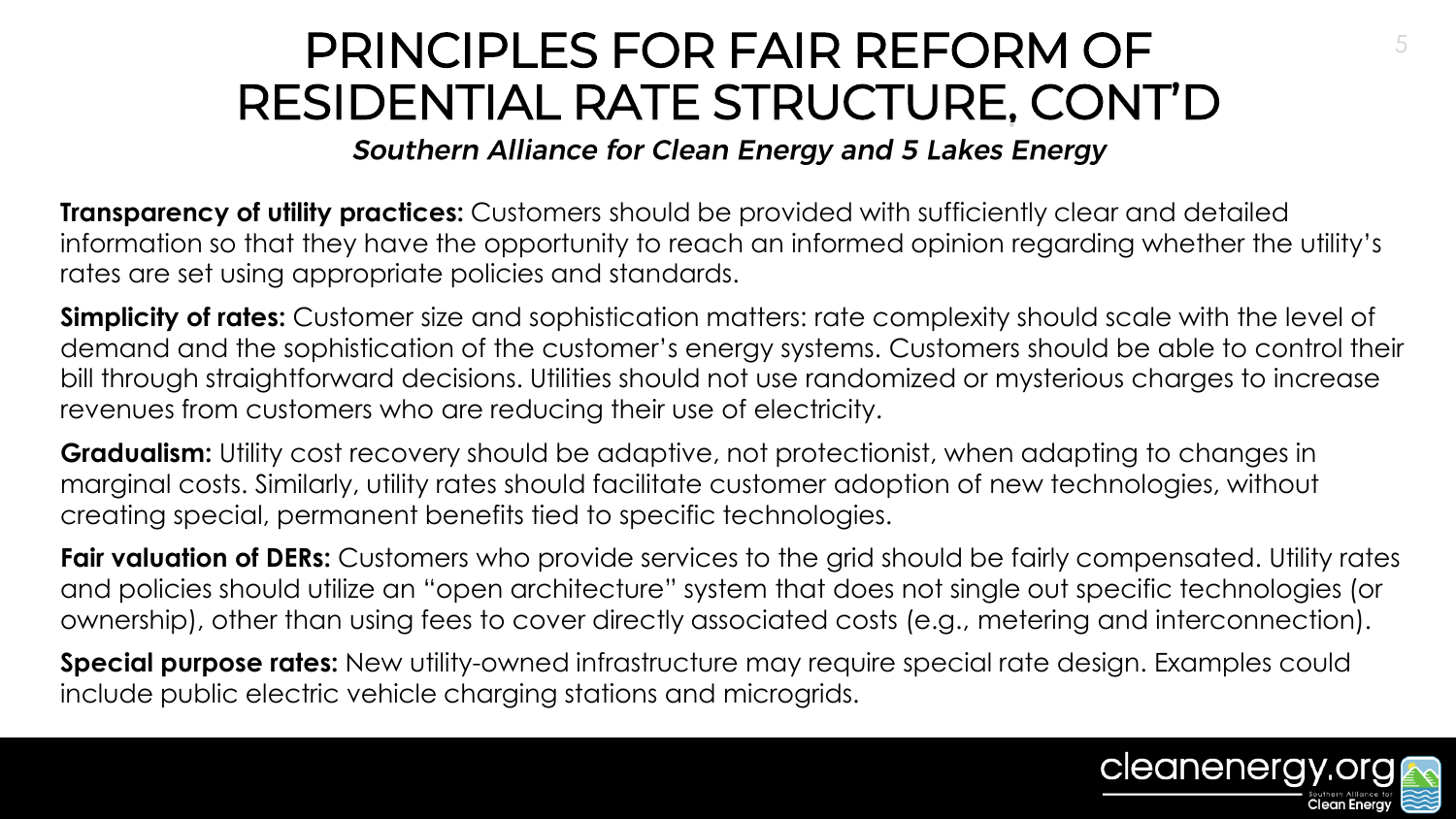# ELECTRIC RATE-SETTING BEST PRACTICES

- Rates should be based on costs; start with cost allocation
- Industry best practice is to have a transparent **Cost of Service Study** before setting rates
- Cost of Service Studies are performed to determine how to allocate a utility's revenue requirement among the customer classes (residential, commercial, industrial) and between fixed and variable rate components (basic service charge, energy rate)
- Comprehensive and transparent review of both the cost of service study and resulting rates by a regulatory body, a process that typically includes public filing of all documents and the opportunity for stakeholder to intervene and present testimony from subject matter experts

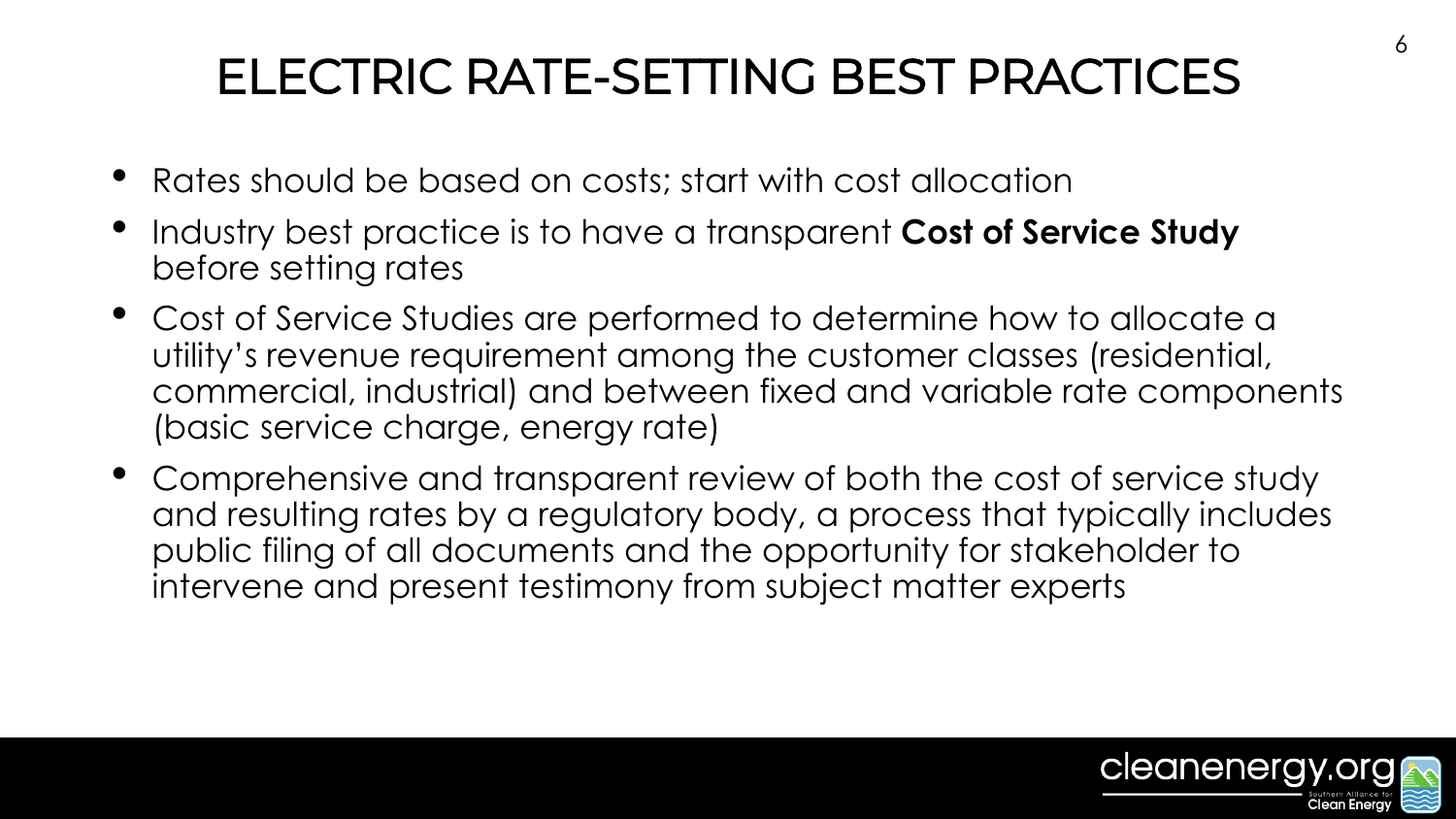# TWO MAIN COST OF SERVICE METHODS

### **BASIC CUSTOMER METHOD**

- Only customer-related utility costs are included in the monthly fixed fee
- These costs include:
	- Cost of meter
	- Cost of billing
	- Cost of service line (pole to house)
- Most common in 2000, the most recent survey\*

### **MINIMUM SYSTEM METHOD**

- Includes the per customer costs from the Basic Customer method
- Adds to that the cost of a mythological "minimum" distribution system to serve each customer with a chosen amount of energy (i.e. 1 kWh)
- Cost of minimum system can be very sensitive to assumptions like the chosen amount of energy

\* Source: Frederick Weston, "Charging for Distribution Utility Services: Issues in Rate Design," Prepared for the National Association of Regulatory Utility Commissioners (Montpelier, VT: Regulatory Assistance Project, December 2000).

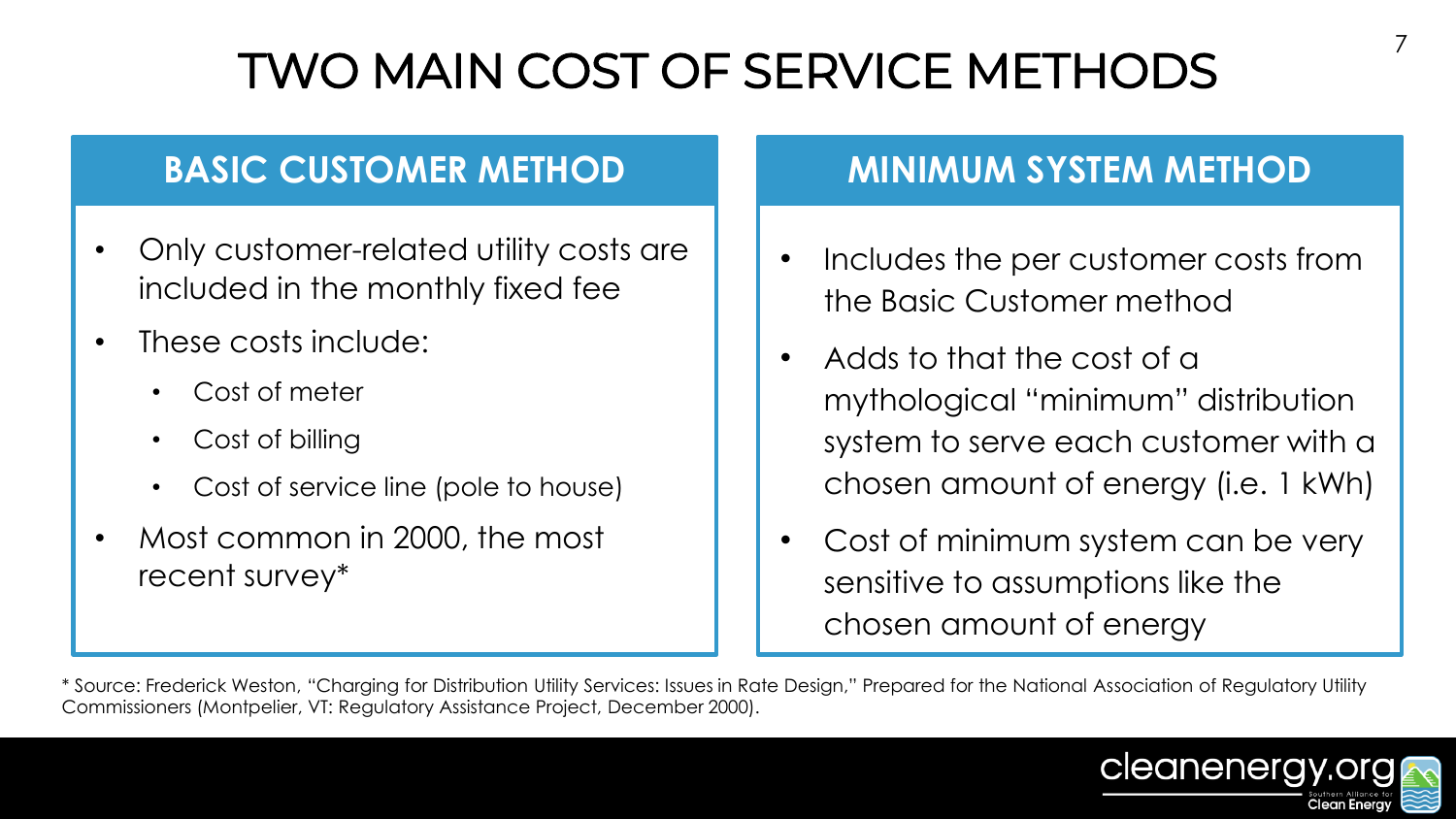# QUOTES FROM REGULATORS ON FIXED FEES

SACE has a long history of intervening in rate cases across the Southeast, including an instrumental role in the rejection of fixed fee increases in Florida, the Carolinas, and Georgia.

**In 1990 the Washington Utilities and Transportation Commission rejected the minimum system method.**

"In this case, the only directive the Commission will give regarding future cost of service studies is to repeat its rejection of the inclusion of the costs of a minimum-sized distribution system among customerrelated costs. As the Commission stated in previous orders, the minimum system method is likely to lead to the double allocation of costs to residential customers and over-allocation of costs to low-use customers. Costs such as meter reading, billing, the cost of meters and service drops, are properly attributable to the marginal cost of serving a single customer. The cost of a minimum sized system is not. The parties should not use the minimum system approach in future studies."

Source: WUTC v. Puget Sound Power and Light Company, Cause U-89-2688-T, Third Supp. Order, P. 71, 1990

#### **National Association of State Utility Consumer Advocates (NASUCA) adopted a resolution in 2015 opposing utilities' attempts to increase fixed fees. Some highlights:**

- "In recent years, gas and electric utilities have sought to substantially increase the percentage of revenues recovered through the portion of the bill known as the customer charge"
- "These gas and electric utilities have sought to justify such increases by arguing that all utility delivery costs are "fixed" and do not vary with the volume of energy supply delivered to customers"
- "High customer charge rate design proposals… are unjust and inconsistent with sound rate design principles"
- "The imposition of high customer charge… unjustly shifts costs and disproportionately harms low-income, elderly, and minority ratepayers"
- High fixed charges "significantly reduce" a "customers' incentive to engage in conservation as well as federal and state energy efficiency programs" that are "a means to reduce customer utility bills, help mitigate the need for new utility infrastructure, and provide important environmental benefits"
- "NASUCA urges state public service commissions to reject gas and electric utility rate design proposals that seek to substantially increase the percentage of revenues recovered through the flat, monthly customer charges on residential customer utility bills – proposals that disproportionately and inequitably increase the rates of low usage customers, a group that often includes low-income, elderly and minority customers"

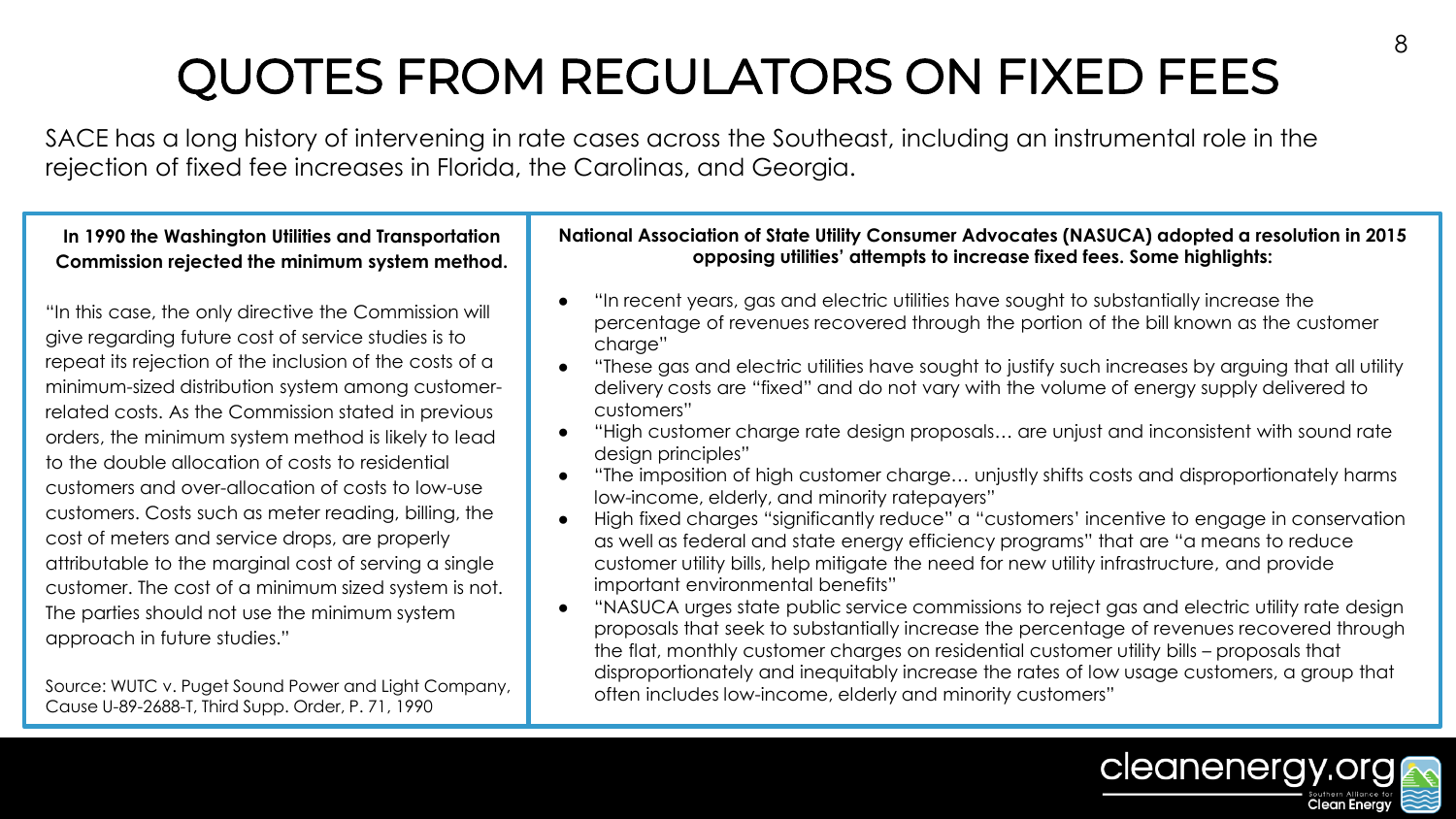# KUB RATE REGULATORY STRUCTURE & RATE HISTORY

### **KUB's rates are regulated by two entities:**

- KUB Board, appointed by Knoxville mayor, approved by city council
- TVA (this is not typical, usually separate from wholesale provider)

### **Electric Rate Increase History**



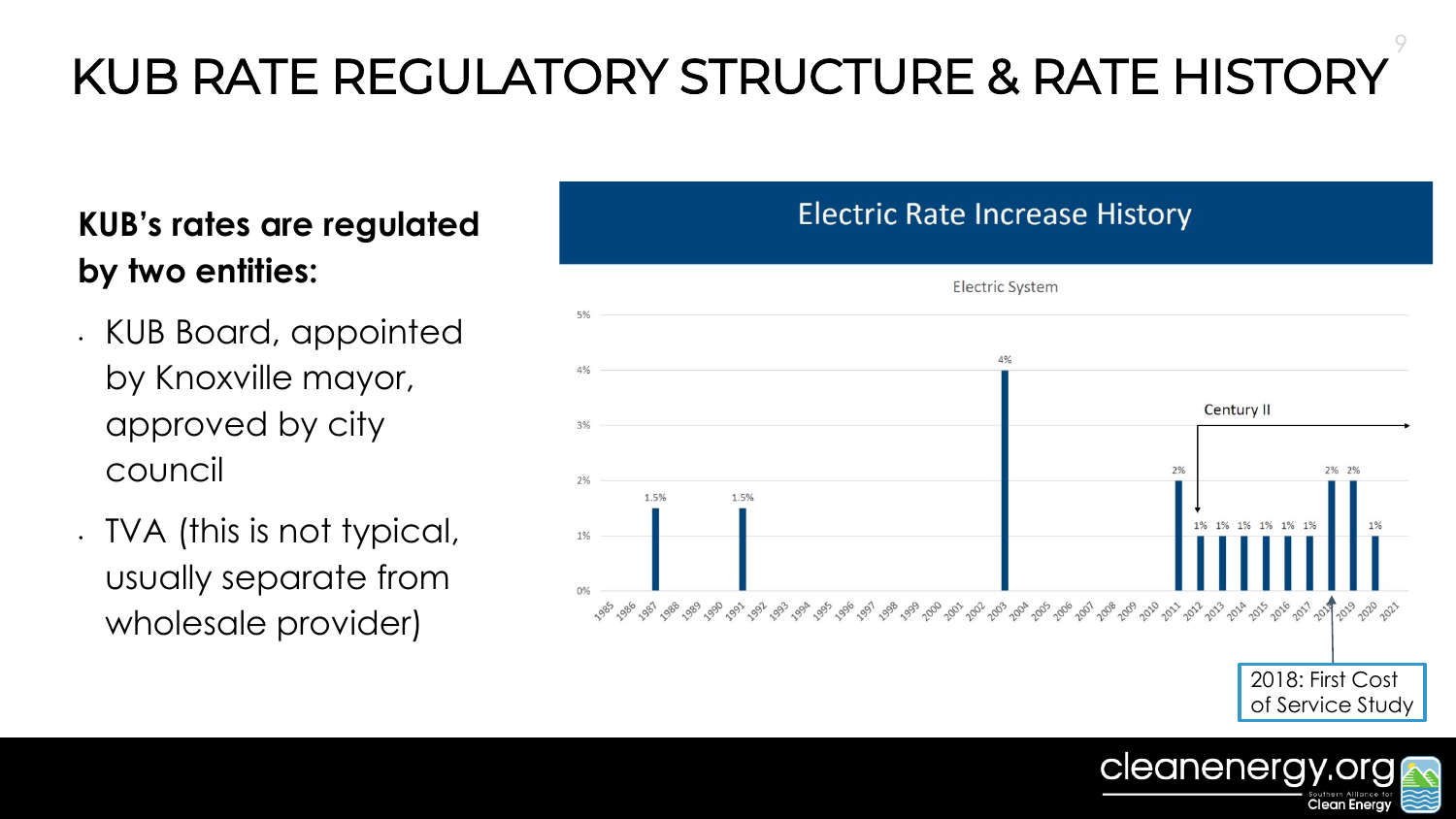# KUB'S MINIMUM SYSTEMS METHODS RESULTS

#### **Monthly Customer Charge Cost Breakdown**

|                                    | <b>Residential</b> |                                                 |
|------------------------------------|--------------------|-------------------------------------------------|
| <b>Distribution Customer Costs</b> | 11.60              | <b>Minimum System</b><br>calculations = \$14.79 |
| <b>Transformer Customer Costs</b>  | 2.65               |                                                 |
| <b>Substation Customer Costs</b>   | 0.54               |                                                 |
| Meter O&M                          | 1.86               | <b>Customer-related</b><br>$costs = $5.47$      |
| <b>Meter Reading</b>               | 1.04               |                                                 |
| <b>Billing</b>                     | 1.28               |                                                 |
| Services                           | 0.40               |                                                 |
| <b>Customer Service</b>            | 0.89               |                                                 |
| <b>Customer Charge</b>             | 20.26              |                                                 |

Keeping KUB's revenues in 2020 flat we calculated an illustrative change to the fixed fee and energy rate when only customer-related costs are included in the fixed fee.

- Fixed fee changes from \$20.50/month to **\$6/month**
- Energy rate changes from 8.9 ¢/kWh to **10.1 ¢/kWh**

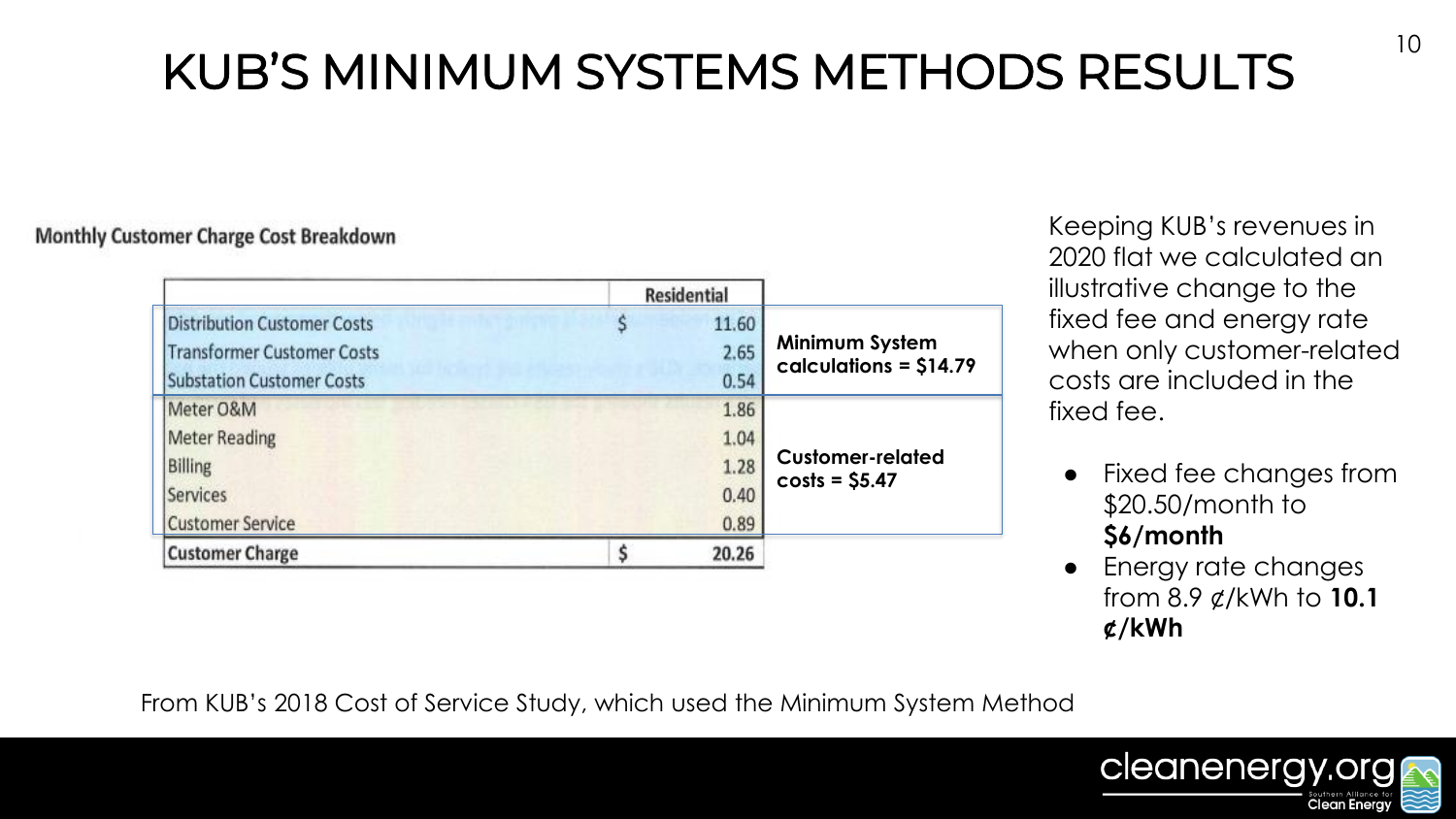# COMPARISON OF KUB RATES TO LIKE UTILITIES

- Rates should not be based on comparisons to other utilities, but these comparisons can be a helpful check
- Fixed fees have risen across TVA, so important to look beyond TVA utilities for comparisons
- Here similar means municipal utilities with similar residential customer numbers and percent of total customers



Source: U.S. Energy Information Administration (EIA), Annual Electric Power Industry Report Form-861, sales to ultimate customers; SACE research

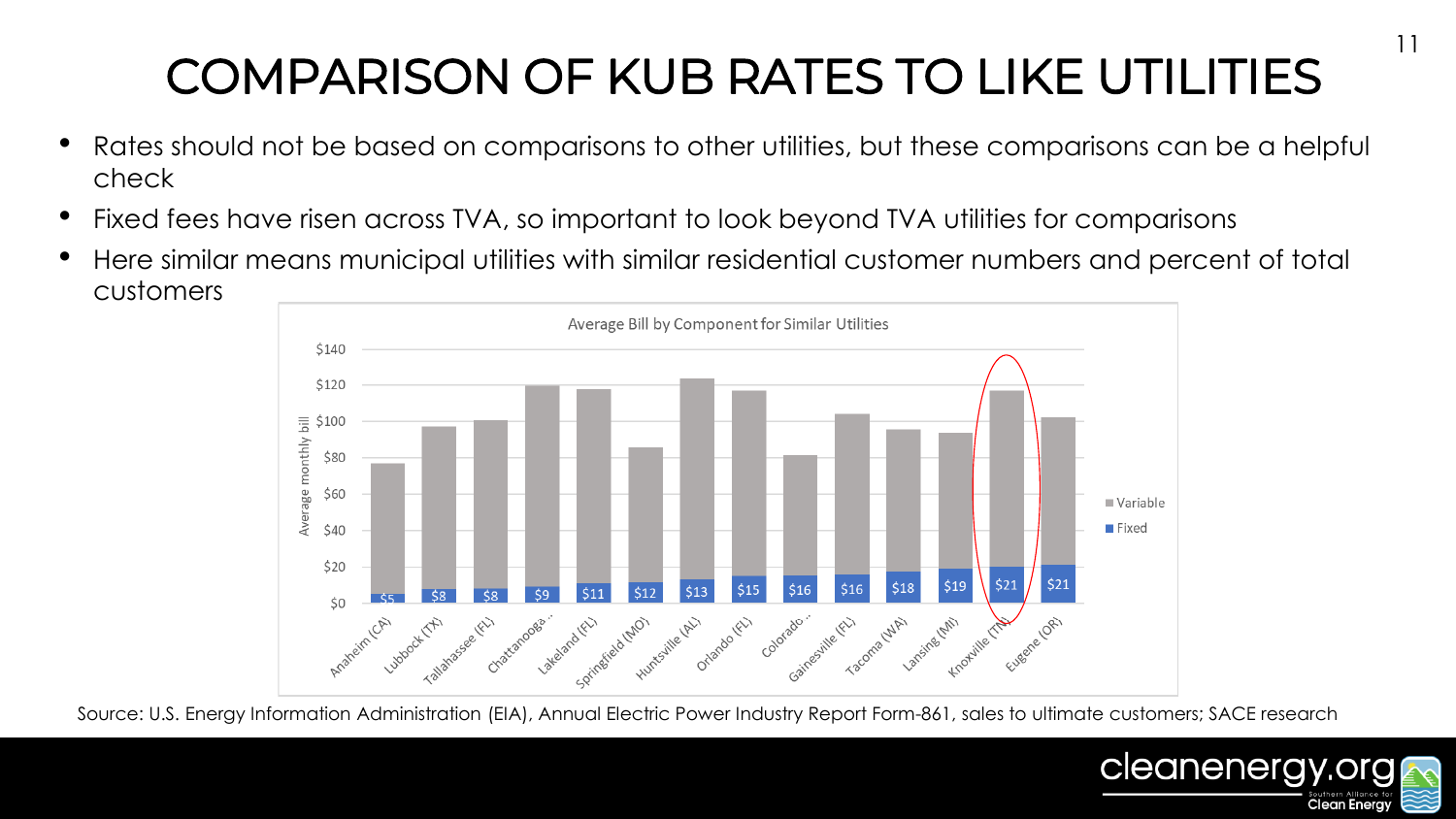

#### **DEPENDS ON MANY FACTORS, INCLUDING:**

- **Timeframe**: Historical, current, multi-year average, forecasted.
- **House/apartment size**: 1,000-1,200 may be reasonable for a single family home, but what about apartment?
- **Income**: Even "average" bills can be unaffordable when incomes are low enough.

#### **KUB-SPECIFIC INSIGHTS:**

- KUB rate overview sets typical customer use at 1,000 kwh per month, \$108 bill.
- The kwh used per customer shows low to flat growth, while the monthly \$/customer has risen.

Source: U.S. Energy Information Administration (EIA), Annual Electric Power Industry Report Form-861, sales to ultimate customers

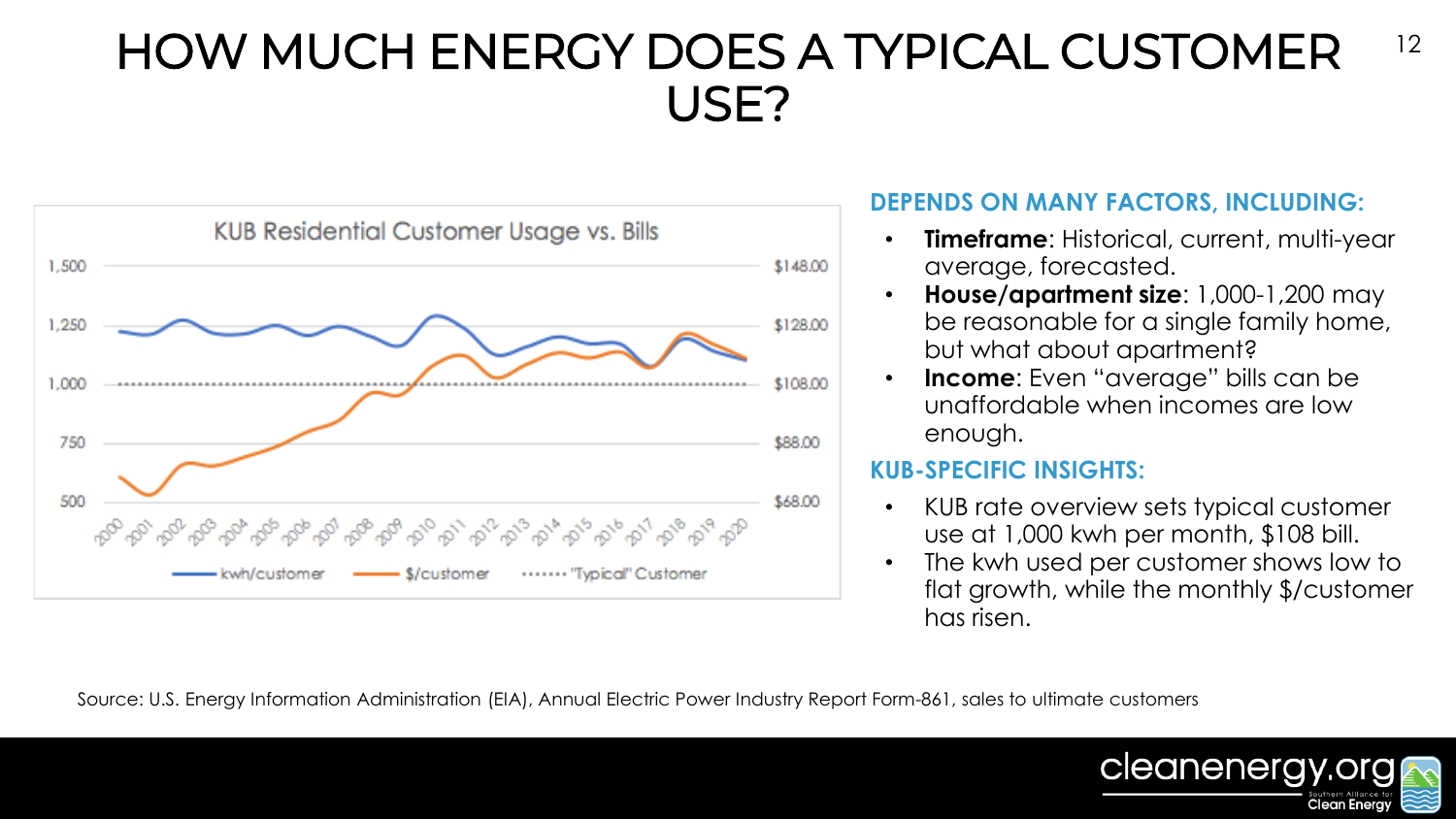

Sources: LIHEAP Performance Measurement Website [\(http://liheappm.acf.hhs.gov](http://liheappm.acf.hhs.gov)) for # of Eligible Households and Households Served; American Community Survey for Total # of Households in Tennessee

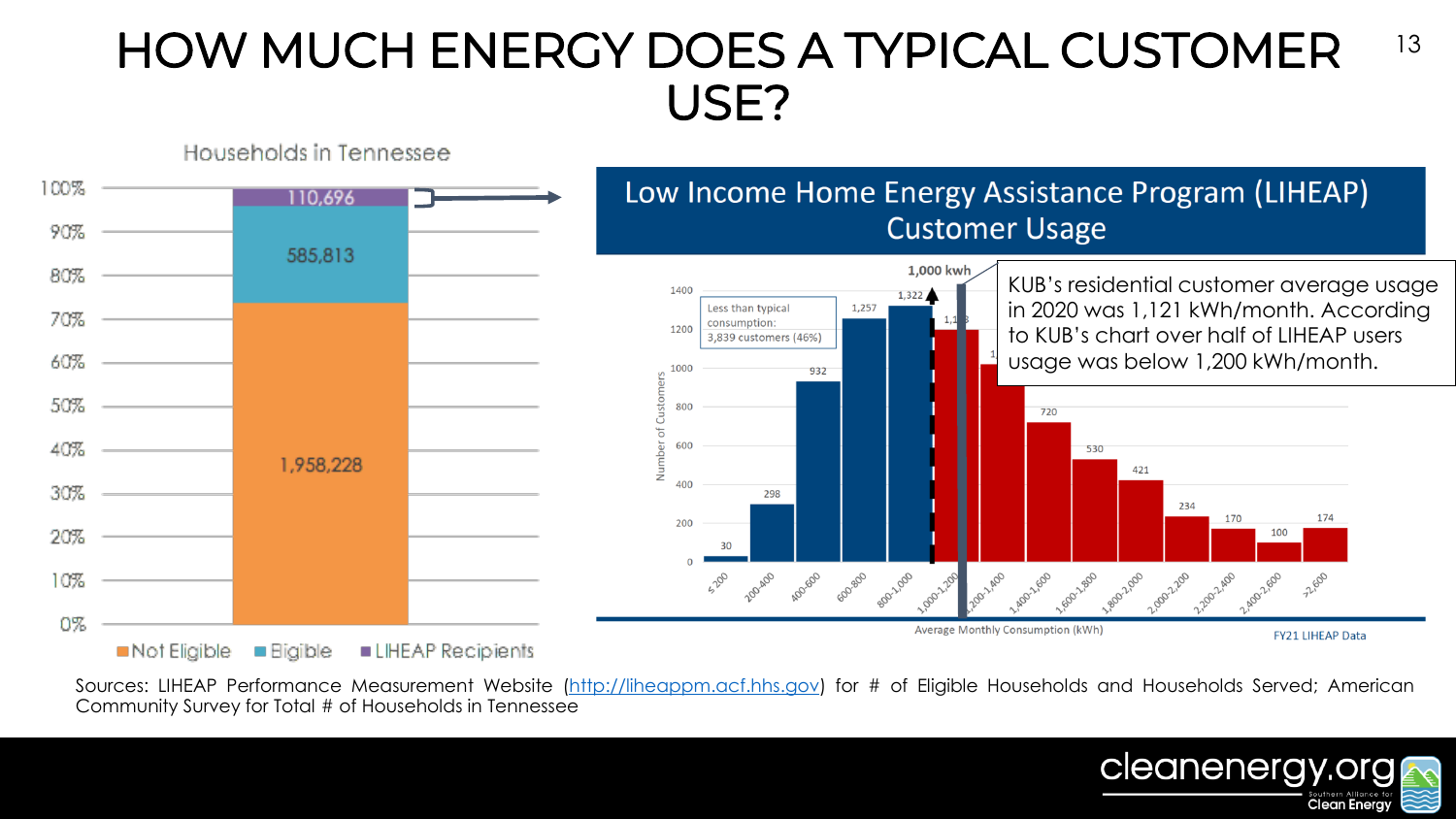

Source: Duke Energy presentation to Low Income Affordability Collaborative (LIAC), December 2021

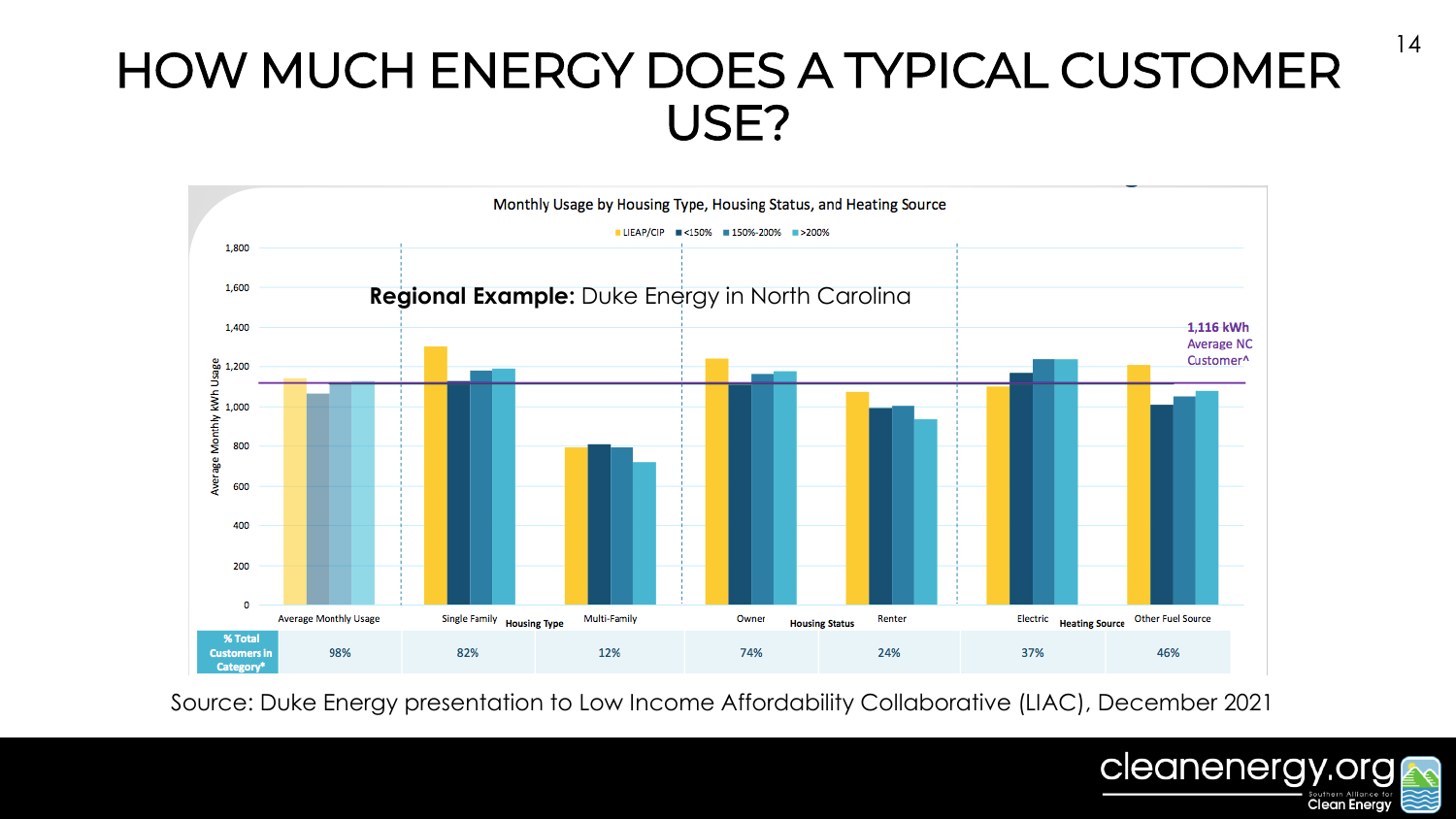

Sources: U.S. Energy Information Administration (EIA) Residential Energy Consumption Survey for East South Central Region (Tennessee, Mississippi, Alabama, and Kentucky)

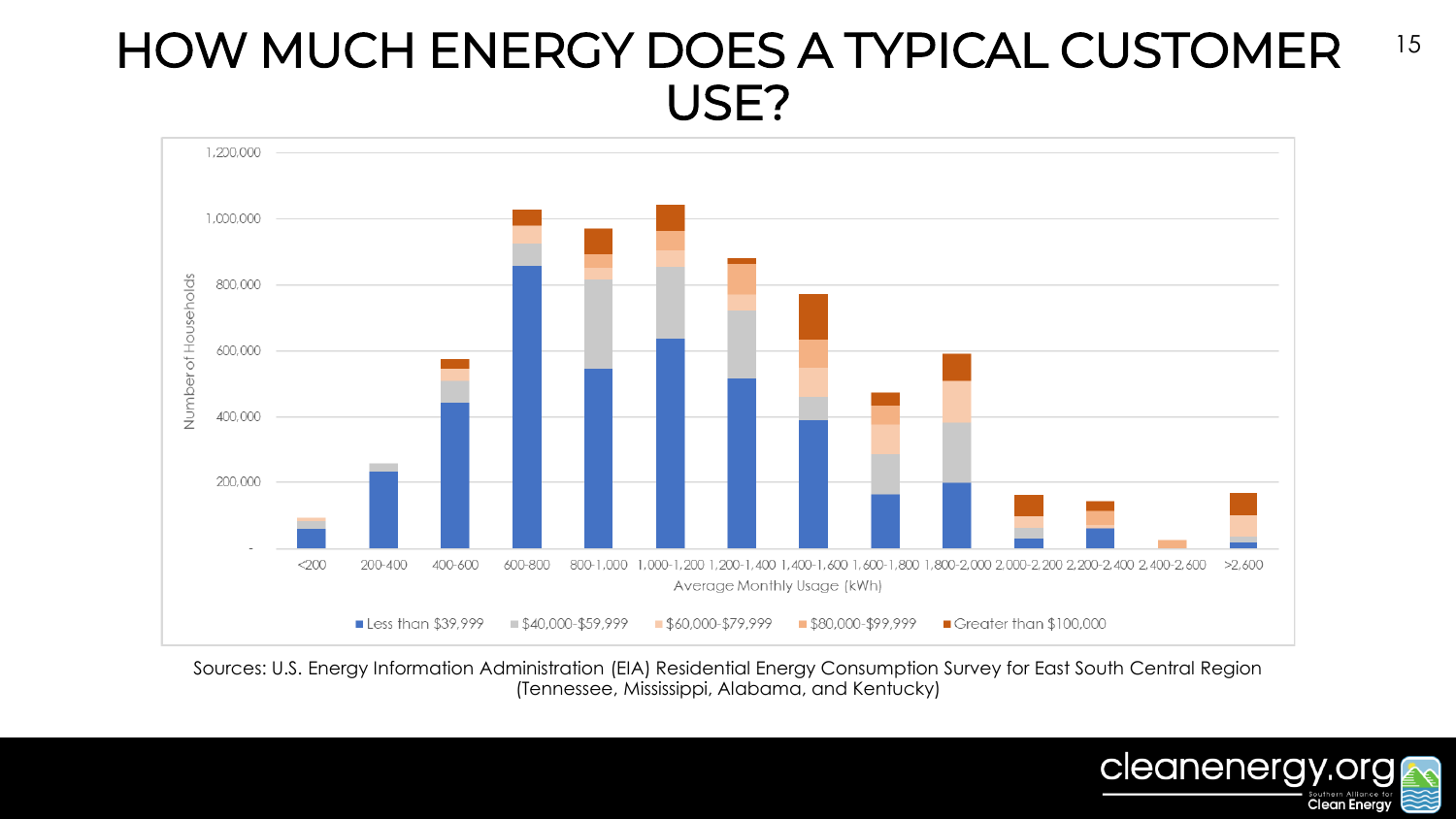### 16 KUB NEEDS TO ALIGN CUSTOMER COST CONTROL WITH UTILITY COST CONTROL

**Fixed fees limit a customer's ability to lower their bills since a large portion of their bill comes from costs not related to volumetric usage.** Residential customers should be able to control their bill through straightforward decisions, such as lowering behavioral usage, or undergoing energy efficiency improvement to their home.

Over time, KUB customers have trended towards low to no increases in energy usage, but the amount that customers pay each month has not followed this trend. Even at 1,000 kwh, the a customer bill is nearly 20% from fixed charges. At 500 kwh, it is approximately 32%.



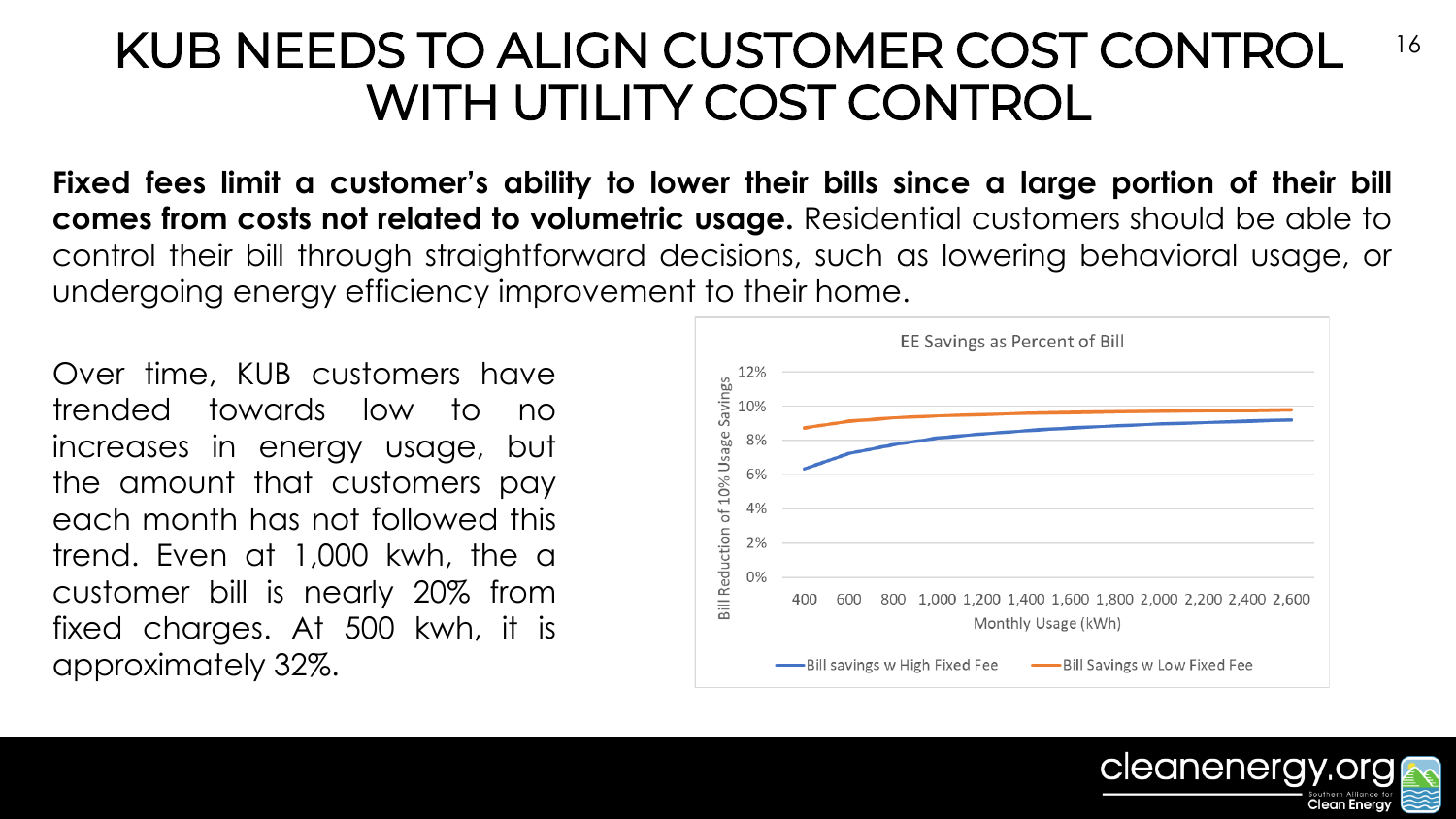## HOW CAN KUB DETERMINE TRUE IMPACT OF ENERGY AFFORDABILITY?

### **LISTEN TO CUSTOMERS STRUGGLING WITH BILLS**

- *"I am on a fixed income and it's hard enough to buy food, medicine. The electricity is high enough without having to pay that extra amount."* - Phyllis
- *"I'm a single parent with two children on a limited income and tight budget; can't afford high bills to stay warm."* - Robin

### **UNDERGO A COMPREHENSIVE ASSESSMENT OF RESIDENTIAL CUSTOMERS**

• For example, following the most recent rate case, the North Carolina Utilities Commission ordered Duke Energy to *"prepare an assessment of currency affordability challenges facing residential customers",* including information on arrearage status and disconnection for non-payment (DNP)

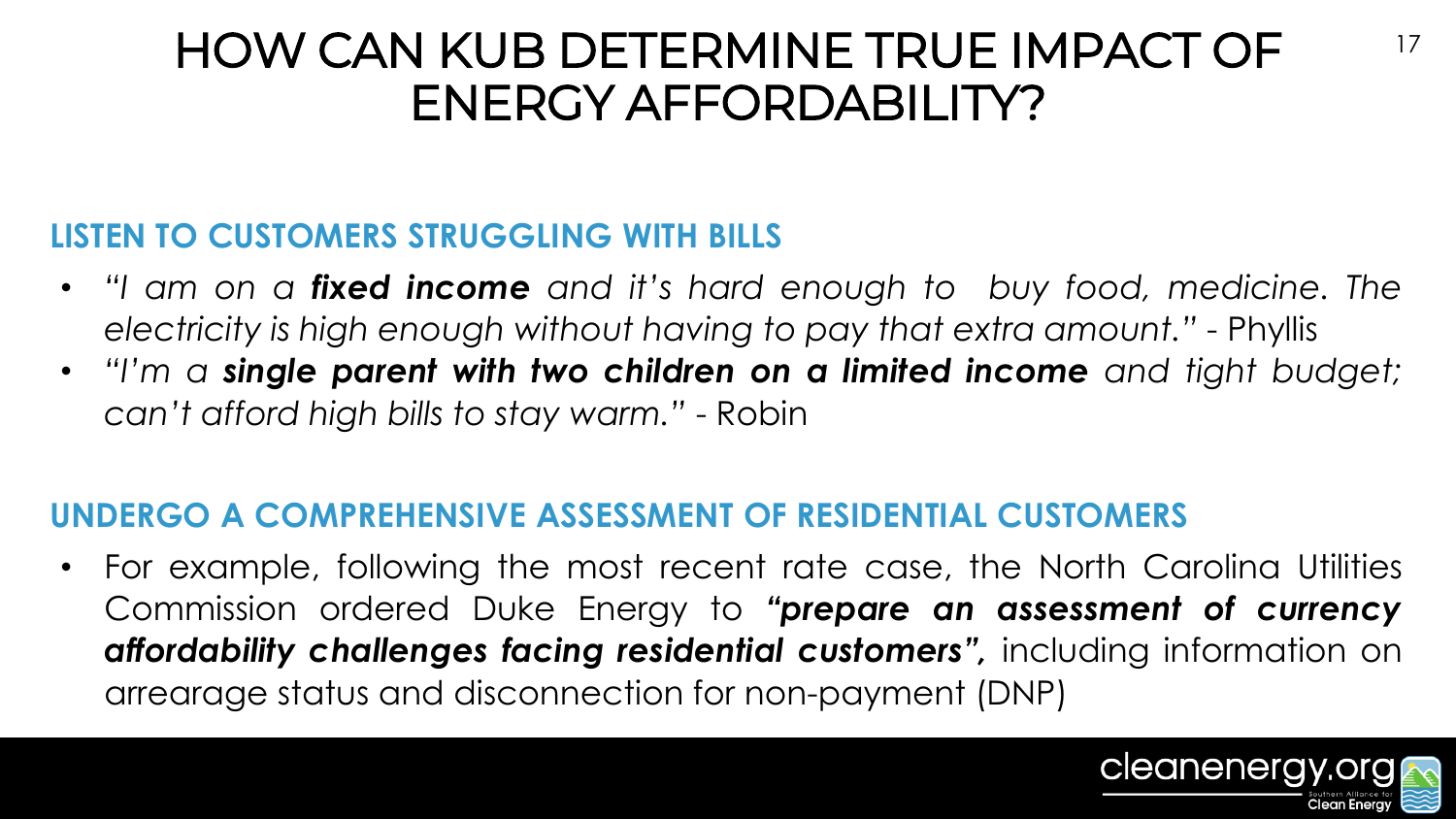## FAIR RATES ARE PART OF THE SOLUTION TO ENERGY AFFORDABILITY

**Fair utility rate structures are one part of a comprehensive approach to ensure residential customers needs are met.** Changes to rates are necessary because relying solely on bill pay assistance programs may leave customers out.

#### **LOWER FIXED FEES**

- Goal of rolling back to Basic Service Method amount
- Fixed fees limit a customer's ability to *understand* their bills, and therefore *lower* their bills

#### **EXPAND AND SUPPORT** *EXISTING* **PROGRAM**

- *LIHEAP* and *WAP* may not be enough for local needs (such as homes requiring health/safety repairs).
- KUB's low-income weatherization budget has dropped from \$15 million budget that weatherized 1,278 homes in 2015-2017, to \$1 million per year to weatherize 728 homes since 2015.

#### **CONSIDER WHERE** *NEW* **PROGRAMS CAN MEET GAPS**

- Expand EE offerings available to hard to reach customers, such as low-to-moderate income (LMI).
- On-bill financing is tariff-based rather than loan-based so may be more inclusive/accessible.
- KUB should join in advocating for the prioritization of energy efficiency